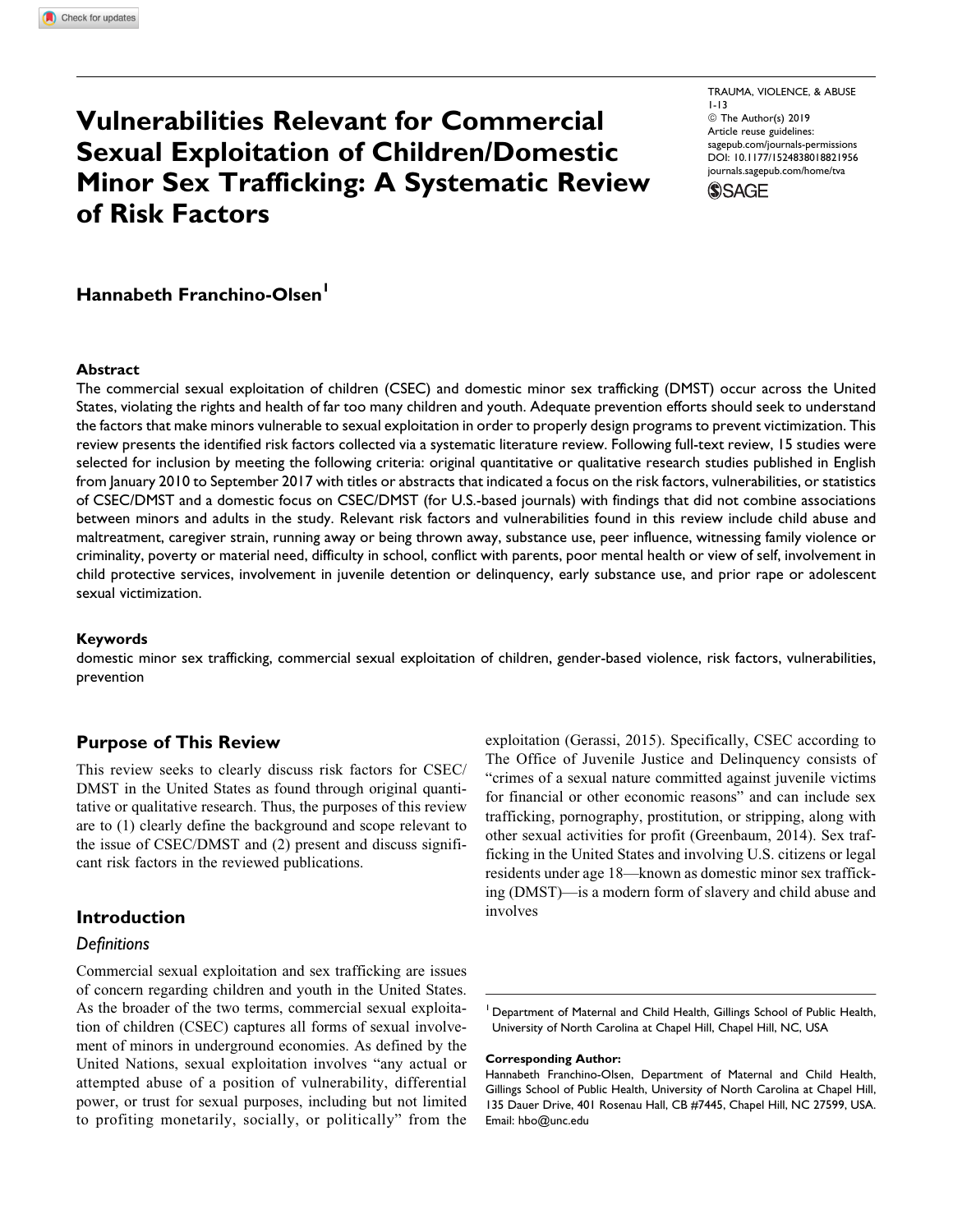the recruitment, harboring, transportation, provision, or obtaining of a person for the purpose of a commercial sex act in which a commercial sex act is induced by force, fraud, or coercion, or in which the person forced to perform such an act is younger than age 18. (Clawson, Dutch, Solomon, & Grace, 2009 ; p. 3)

Under U.S. law, any minor involved in a commercial sex act—regardless of the presence of force, fraud, or coercion—is classified as a victim of sex trafficking as they cannot legally consent to trade sex; thus, CSEC and DMST terms are often used interchangeably or simultaneously in the fields of social work, trauma and violence, and legal literature to capture any sexual exploitation of children under age 18 (Choi, 2015; Gerassi, 2015). Consequently, any individual involved in exploiting minors for any type of commercial sex act (often referred to as "pimping"), as listed above, should be prosecuted as a trafficker, even when lacking coercion or movement of victims across state lines (Chung, Lee, Morrison, & Schuster, 2006; Kotrla, 2010). However, a minor can be a victim of CSEC/ DMST without the presence of a third-party exploiter (e.g., pimp), given their inability to consent to sex work. DMST definitions were set forth and signed into law under the Victims of Trafficking and Violence Protection Act (VTVPA) of 2000, which sought to decriminalize selling sex for both underage and adult victims of trafficking (Clawson et al., 2009; Kotrla, 2010). (Prior to the VTVPA, minors found selling sex or related acts were charged and prosecuted with juvenile prostitution; Duger, 2015.) The shift in mentality of the law enforcement and the criminal justice system toward recognizing minors in the sex industry as victims rather than criminals was a promising first step in tackling this monumental problem, though much more action is currently needed to address the issue.

#### **Statistics**

Researchers seeking to understand the domestic prevalence of sex trafficking and exploitation face a number of barriers. Not only is the industry underground and practically invisible, but many victims in the industry fail to recognize they are being exploited (Mcclain & Garrity, 2011). Much of this exploitation occurs in the shadows or in the margins of society, meaning researchers have difficulty collecting reliable data that reflect the volume of victims and frequency of CSEC or DMST (Duger, 2015). As a result, the scope and scale of the problem is only hazily understood as estimates are based on prevalence numbers from nonrepresentative and unreliable data (Duger, 2015). These estimates regarding how many minors are being trafficked and exploited range from the thousands to the millions, with the most common estimates being in the hundreds of thousands (Clawson et al., 2009; Duger, 2015; Mcclain & Garrity, 2011). The United States lacks a common database to collect statistics on reported CSEC/DMST and many agencies use their own databases or tracking systems, which leads to both gaps and double counting of identified victims (Greenbaum, 2014). Additionally, few large-scale prevalence studies have investigated the issue (Gerassi, 2015). Thus, as explained by

the Crimes Against Children Research Center (2008), all estimates of prevalence are too flawed and too unreliable to be cited. Sex trafficking has been found in all 50 states in the United States, and the law enforcement and service providers recognize that many victims, if not most, are undiscovered and fail to receive help (Clawson et al., 2009). While the United States is seen as a profitable destination country for international sex traffickers, most data suggest that the majority of minor victims of sexual exploitation in the United States are citizens (Kotrla, 2010; Mcclain & Garrity, 2011; Spear, 2004). Trafficked minors include young girls—who may typically enter the industry between 12 and 14 years of age—along with boys and transgendered youth who may enter even sooner at 11–13 years old on average (Clawson et al., 2009; Hardy, Compton, & McPhatter, 2013).

## **Policy**

There are numerous perspectives on how to best address both prevention and intervention for CSEC/DMST from a multisector position which may involve health-care professionals, law enforcement, education systems, child protection services, and others. Given the complex and hidden nature of the issue, no consensus has been reached in any field or sector regarding how to screen or identify victims in an efficient and traumainformed manner (Choi, 2015). Even more debate swirls around how to prevent CSEC among high-risk populations, since the presence of some risk factors only leads a small proportion of those children to experience exploitation (Clayton, Krugman, & Simon, 2013). For example, individuals who experience childhood sexual abuse (CSA) have a greater likelihood of later becoming CSEC/DMST victims compared to their non-CSA peers. While a large majority of CSEC/DMST youth have a prior history of CSA, only a small portion of large number of CSA children ultimately fall victim to CSEC/DMST (Clayton et al., 2013). While some professionals see wisdom in providing services to any and all youth who fall under certain categories risk factors, others argue this dehumanizes them and only sees them as potential victims (Duger, 2015). Thus, no policy agreement has been reached on how to address this issue. However, in examining it from a multilevel perspective, it seems that macro-level interventions would require dealing with the large range of circumstances that make minors vulnerable to abuse and neglect, such as poverty and inequality (Duger, 2015; Rafferty, 2013). Microlevel interventions would include policy changes to better protect individual children via government agencies, including social services, law enforcement, and child protection teams (Rafferty, 2013).

## CSEC/DMST Experience and Effects on Health

Once victimized, minors frequently encounter horrific abuses and exploitation, which may continue even after they escape the industry (Mitchell, Finkelhor, & Wolak, 2013). The growth of the Internet has stimulated demand for minors, especially very young girls, in the sex industry (Farley, 2003). Multiple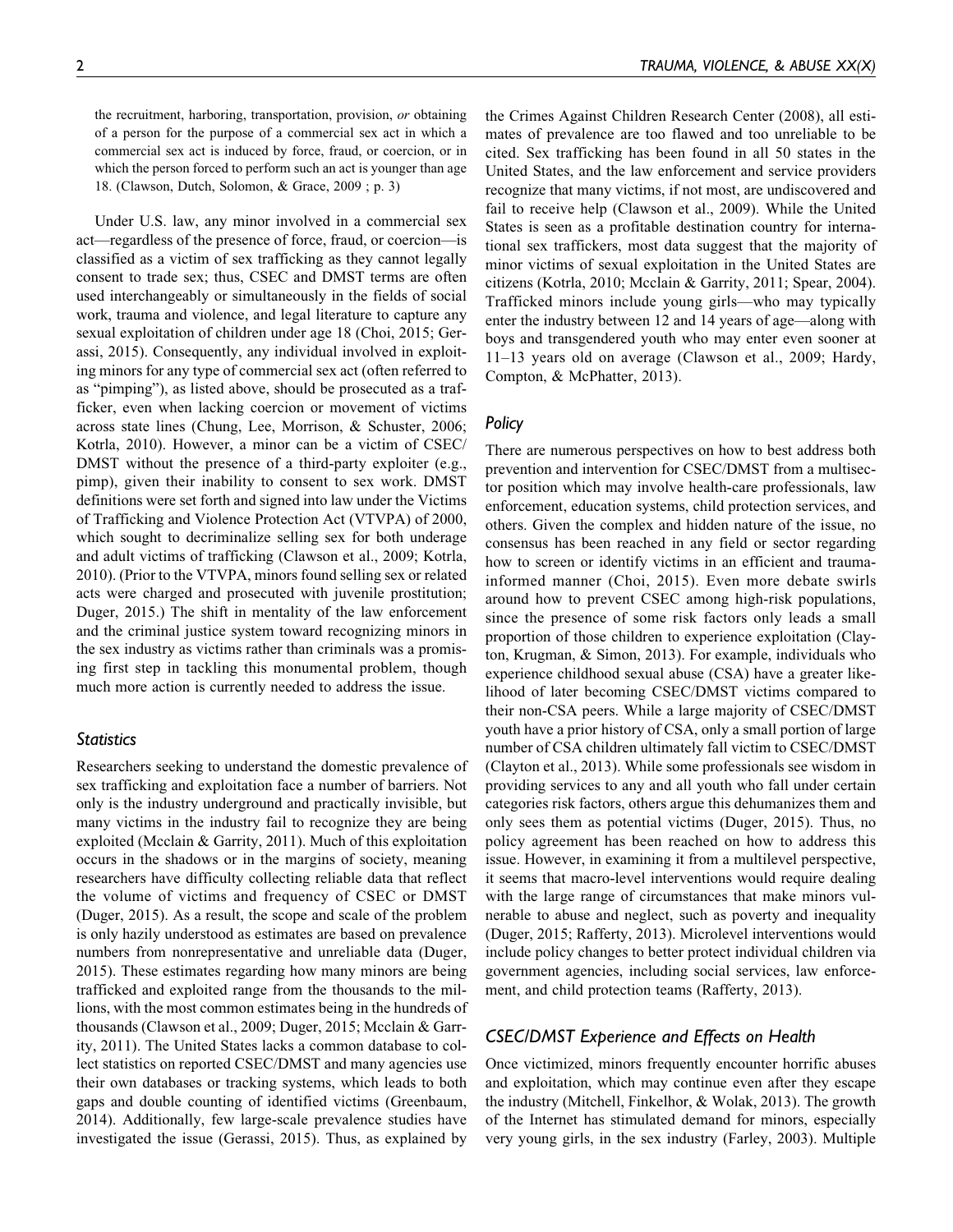social-level norms increase the ease with which vulnerable individuals are exploited. Gender inequality and early-age objectification of women and girls place them in a vulnerable position for trafficking as they may adopt the perspective at a young age that they are primarily sexual objects and thus become prime targets for exploitation in the commercial sex industry (Konstantopoulos et al., 2013). Societal (i.e., macrolevel) sexualization of females lowers their status and increases their risk of victimization, while the traffickers or exploiters themselves are elevated as "pimping" becomes an aspirational, glamorized, and praised venture for young men (Kotrla, 2010).

The health effects of victimization are immense and entail both behavioral and physical consequences (Varma, Gillespie, McCracken, & Greenbaum, 2015). Commonly cited effects include weight loss, poor nutrition, injuries from physical abuse (e.g., broken bones), depression, post-traumatic stress disorder, other mental health disorders, substance abuse, and sexually transmitted infections (Choi, 2015; Miller-Perrin & Wurtele, 2017; Spear, 2004; Varma et al., 2015). The risk of HIV infection is high among CSEC/DMST minors, as are unplanned pregnancies and the effects of unsafe (and often multiple) abortions (Hardy et al., 2013). The stress and physical trauma associated with victimization, along with low access to comprehensive health care such as immunizations and preventative care, can lead to worse outcomes of individuals experiencing these disorders or infections (Miller-Perrin & Wurtele, 2017; Spear, 2004). Problematic behaviors, such as poor attachment and relation to others or antisocial behaviors, are also common for this population (Miller-Perrin & Wurtele, 2017).

## Stereotype of a CSEC/DMST Victim

The stereotype for the underage sex trafficking victim tends to be young women who are tricked and kidnapped into sexual exploitation. However, the issue is more nuanced and diverse than such a perspective offers. Victims include both young boys, girls, and transgender youth, with boys and transgender individuals suffering even lower awareness and visibility than female victims both in society and within published literature on the topic (Choi, 2015; Clawson et al., 2009; Greenbaum, 2014; Miller-Perrin & Wurtele, 2017). Boys may be more likely to engage in survival sex and criminal or delinquent behaviors while being trafficked (Clawson et al., 2009). Girls, however, seem to have a higher likelihood of being arrested while being trafficked and are more likely than boys to be controlled by third-party exploiters (Clawson et al., 2009; Greenbaum, 2014). The type of CSEC/DMST associated more with girls and involving the entrapment of girls via third-party involvement receives the greatest amount of attention in prevention and intervention efforts and characterizes the stereotypes widely associated with the issue (Greenbaum, 2014).

Additionally, stereotypes about victims and experiences of trafficking may limit not only external identification of victims but also how youth characterize their own experience of trading sex and whether they view themselves as victims of exploitation (Reid, 2016). Due to various grooming and entrapment schemes used by third-party exploiters, some youth view their engagement in sex trade as their choice of "being in the life" of prostitution while failing to recognize the exploitative nature of their arrangement with their trafficker or buyers (Reid, 2016; Roe-Sepowitz et al., 2017). The fostering of trust, hope for a better life, and promises of family by an exploiter to a trafficked youth also prevent CSEC/DMST victims from recognizing the relationship as exploitative and harmful (Reid, 2016).

Addressing the causes and risk factors of trafficking and exploitation of minors requires an in-depth understanding of the status of the problem and the complex risk factors of the victims. Additionally, the allocation of resources and pooling of local and national systems are required to recover and to treat the needs of the victims. Without such understanding and collective actions, we are failing to reestablish the basic rights and health of the weakest and most vulnerable members of society.

## Gaps in Data and Research

While this topic has been of interest to researchers for decades, there remain numerous gaps in our understanding of and research on the risk factors that lead vulnerable youth into CSEC/DMST. This is evident in both a lack of quantitative peer-reviewed studies regarding risk factors—especially those with comparable methodologies that would allow for a metaanalysis on the topic—and primary prevention strategies that have been evaluated for effectiveness (Clayton et al., 2013; Oram, Stockl, Busza, Howard, & Zimmerman, 2012; Rafferty, 2013; Varma et al., 2015). Of note, given the stereotypical view of CSEC/DMST victims described above, relatively little research has focused on exploited boys (Clayton et al., 2013; Rafferty, 2013). Thus, significant gaps exist in the information and synthesis on the complex and interconnected vulnerabilities and protective factors related to CSEC/DMST (Choi, 2015; Clayton et al., 2013; Edwards & Mika, 2017; Meshkovska, Siegel, Stutterheim, & Bos, 2015; Rafferty, 2013). Any research and intervention efforts seeking to properly address and prevent this exploitation must first strive to create a clear picture of these factors in order to assure prevention efforts target the correct populations effectively (Miller-Perrin & Wurtele, 2017; Rafferty, 2013). Such work should be methodologically rigorous and build on what is known in the field regarding risk factors (Meshkovska et al., 2015; Miller-Perrin & Wurtele, 2017; Rafferty, 2013).

# Method

This review explores the risk factors or vulnerabilities for CSEC/DMST. Eligibility criteria were original research studies with some type of quantitative or qualitative data and analysis published in English from January 2010 to September 2017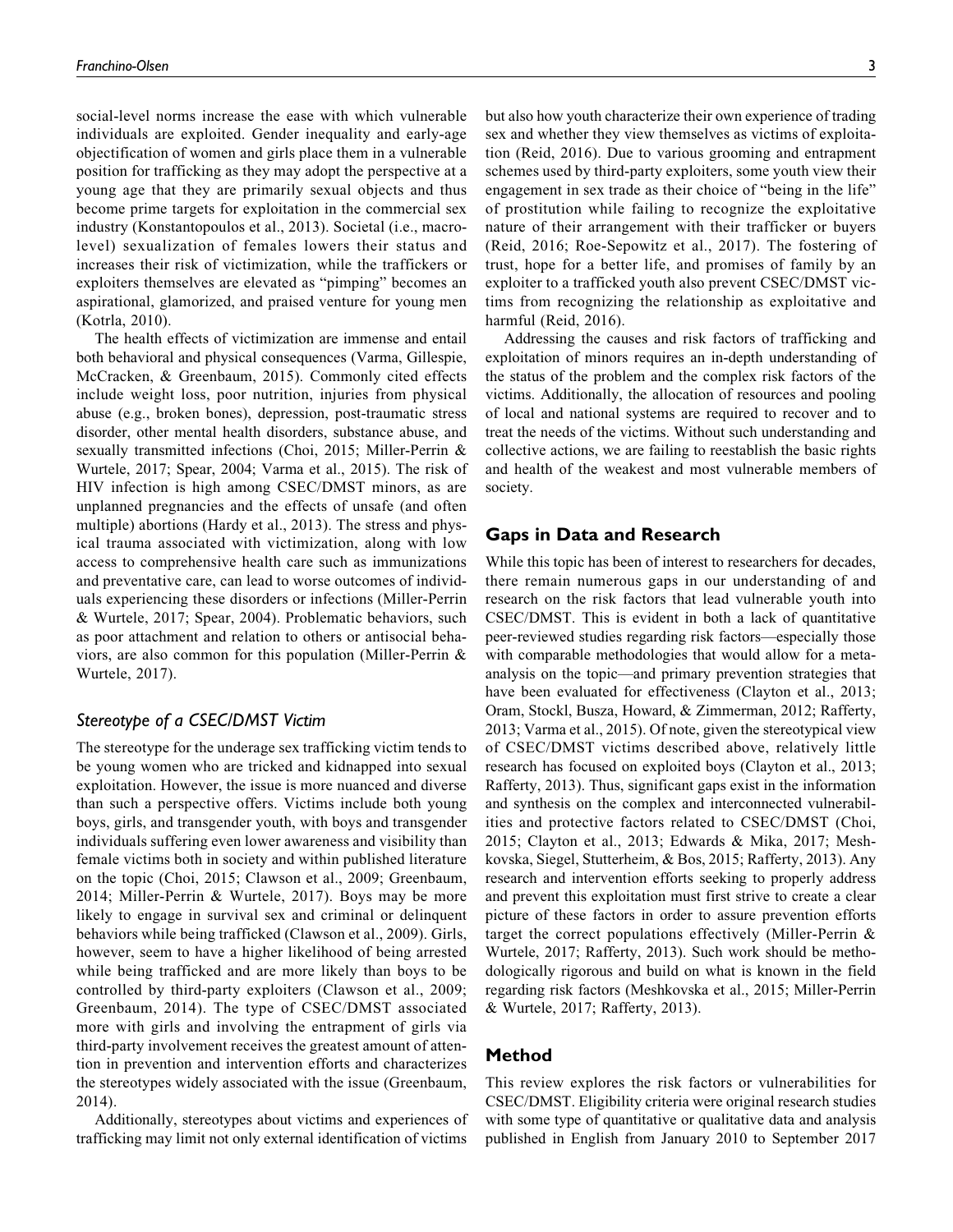with titles or abstracts that indicated a focus on the risk factors, vulnerabilities, or statistics of CSEC/DMST. The time period for publication was utilized because 2010 onward represented a theoretical and language shift for the field in which CSEC and DMST became the common terms (Choi, 2015). The previous decades primarily framed the issue with criminal or delinquent language (e.g., prostitution), transactional language (e.g., sex work), survival language (e.g., survival sex), or a more vague victimization term ("sexual victimization") than CSEC or DMST (Choi, 2015). For U.S.-based journals, the issues had to include a domestic focus in order to ensure the topic was DMST and neither international trafficking nor a mix of domestic and international. A broad range of study designs, methodologies, and settings were included in the review of risk factors given the limited number of studies on the topic.

PubMed and Web of Science databases were searched using search terms as listed in Appendix A. These searches returned 202 unique results, which then underwent title and abstract screening to determine whether they fell within the listed inclusion criteria. Studies were excluded for the following reasons: systematic review with no original data, reviews of programs for treatment of survivors of DMST/CSEC with a focus solely on survivor and lacking focus on the time period preceding victimization, inclusion of data on vulnerabilities from non-U.S. countries exclusively or failure to separate U.S. domestic data from international data, major focus on labor trafficking or failure to distinguish labor and sex trafficking in the results and discussion of findings, data only on adults experiencing sexual exploitation or failure to separate the results between minors and adults when data collected from individuals both above and below the age of 18, "call to action" or opinion pieces without novel data or perspectives on vulnerabilities, focus solely on response to and treatment of victims and survivors in a medical setting, and focus on traffickers or third-party exploiters or buyers of CSEC services with little discussion on the risk factors or circumstances of the victims.

Abstract screening returned 27 eligible studies, which were then subjected to full-text review to assess the relevance of the article to this review and the strength of the findings. Following full-text review and hand searching, 15 studies were selected to be included in the review of risk factors (Figure 1). Risk factors in Table 1 were reported as significant in the models presented in the quantitative studies. For the one qualitative study included in Table 1 (Cobbina & Oselin, 2011), the risk factors shown in Table 1 were drawn from characteristic typologies of minors entering CSEC/DMST, which were constructed from the common themes in their qualitative data.

## Results

As summarized in Table 1, there are numerous risk factors noted in peer-reviewed studies that increase a minor's vulnerability to exploitation.



Figure 1. Preferred reporting items for systematic reviews and metaanalyses (PRISMA) diagram summary of the number of found, reviewed, and included studies in this review.

#### **Demographics**

Several studies made note of demographic features of sex or race that show increased vulnerability to CSEC/DMST. Some modeled data indicated that racial and ethnic minorities are at an increased risk of CSEC/DMST as compared to White, non-Hispanic minors (Fedina, Williamson, & Perdue, 2016). Baseline characteristics of participants in one study showed that survivors participating in a particular treatment program are primarily female, African American, and non-Hispanic, though these prevalence numbers likely reflect bias related to who is most able to access treatment in the study setting rather than being representative of youth involved in CSEC/DMST (Landers, McGrath, Johnson, Armstrong, & Dollard, 2017). Across various studies, significant demographic factors for CSEC/ DMST risk included males (Kaestle, 2012), African Americans (Kaestle, 2012; Reid & Piquero, 2014), or equal risk of males and females (O'Brien, White, & Rizo, 2017).

#### Childhood Abuse and Maltreatment

Perhaps the most commonly cited risk factor in the literature on CSEC/DMST is the role of childhood abuse—including physical, emotional, and sexual abuse—on leading minor victims into sexual exploitation (Cobbina & Oselin, 2011; Cole & Sprang, 2015; Fedina et al., 2016; Havlicek, Huston, Boughton, & Zhang, 2016; Kaestle, 2012; Landers et al., 2017; Reid, Baglivio, Piquero, Greenwald, & Epps, 2017; Roe-Sepowitz, 2012). Multiple forms of abuse are noted as motivation for youth to leave home, which eventually leads them into CSEC/DMST (Cobbina & Oselin, 2011). In this way, childhood abuse, particularly sexual abuse, may be the causal factor which spurs individuals to run away (another noted risk factor), making them further susceptible to CSEC/DMST (Fedina et al., 2016). Beyond its connection to running away, sexual abuse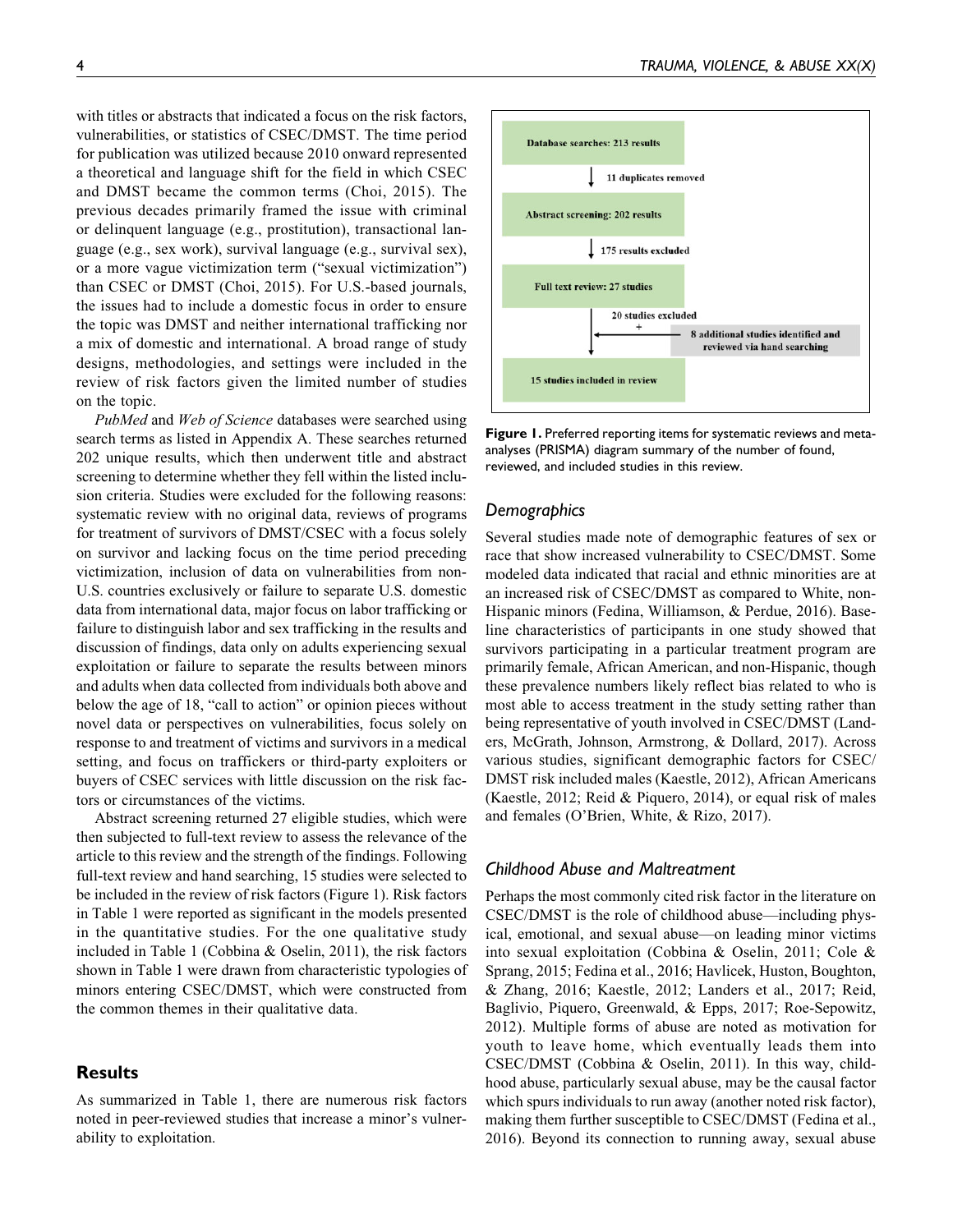| くしくしくしょう             |
|----------------------|
|                      |
|                      |
| こうしょう<br>١<br>ı<br>I |
| :<br>:<br>:          |
| l                    |
|                      |
|                      |
| ĺ                    |

| Paper                | Purpose                                                                                        | Data Source and Sample Size                           | Variables Assessed                          | Significant Risk Factors for CSEC<br>and/or DMST |
|----------------------|------------------------------------------------------------------------------------------------|-------------------------------------------------------|---------------------------------------------|--------------------------------------------------|
|                      |                                                                                                |                                                       |                                             |                                                  |
| Martin et al. (2010) | Compare the experiences, characteristics,                                                      | Individuals who indicated they traded or sold         | Demographics                                | Childhood sexual abuse                           |
|                      | risks of adult women who trade sex based                                                       | sex in the North Minneapolis Prostitution             | Housing                                     | Running away                                     |
|                      | on whether they entered the work as adults                                                     | Research project (n of minors at onset =              | Relationships/family                        | Early sexual initiation                          |
|                      | or minors                                                                                      | 63)                                                   | Work and money                              | Survival sex                                     |
|                      |                                                                                                |                                                       | Health                                      | (note: drug use found to initiate after          |
|                      |                                                                                                |                                                       | Substance use                               | involvement in sex work began)                   |
|                      |                                                                                                |                                                       | Violence                                    |                                                  |
| Cobbina and Oselin   | Assess the impact of age of entry into sex                                                     | Qualitative interviews of street sex workers          | Crime                                       | Childhood abuse (physical and/                   |
| (2011)               | work on the pathways leading to sex work                                                       | and incarcerated women with a history of              | Entry into prostitution                     | or sexual)                                       |
|                      |                                                                                                | sex work $(n = 40)$                                   | Age at entry                                | Running away                                     |
|                      |                                                                                                |                                                       | Length of time in trade                     | Peer or family influence                         |
|                      |                                                                                                |                                                       | Experiences with sex work                   |                                                  |
| Reid (2011)          | Investigate if caregiver strain is linked to                                                   | Child abuse victims who visited ER from 1973          | Caregiver strain                            | Caregiver strain (mental illness,                |
|                      | maltreatment using structural equation                                                         | to 1974 ( $n = 174$ ) who were contacted in           | Child maltreatment                          | drug/alcohol abuse, domestic                     |
|                      | modeling                                                                                       | 1996-1997 and interviewed again                       | Age of first drug/alcohol                   | violence, etc.)                                  |
|                      |                                                                                                |                                                       | Running away                                | Child maltreatment                               |
|                      |                                                                                                |                                                       | Sexual denigration of self                  | Sexual denigration of self/others                |
|                      |                                                                                                |                                                       | or others                                   |                                                  |
| Kaestle (2012)       | Investigate risk and protective factors for                                                    | aves I and III of National Longitudinal Study of<br>3 | Demographics                                | (via multivariate analysis)                      |
|                      | buying and selling sex in a longitudinal study                                                 | Adolescent Health (Add Health)                        | Maltreatment                                | Male                                             |
|                      |                                                                                                |                                                       | Attraction                                  | <b>Black</b>                                     |
|                      |                                                                                                |                                                       | Delinquency behaviors                       | Child sexual abuse                               |
|                      |                                                                                                |                                                       | Protective factors                          | History of shoplifting                           |
|                      |                                                                                                |                                                       |                                             | History of homelessness                          |
|                      |                                                                                                |                                                       |                                             | Running away                                     |
| Roe-Sepowitz         | Assess the characteristics and effect of                                                       | Female residents in the program to leave              | Childhood abuse and                         | Childhood emotional abuse                        |
| (2012)               | childhood emotional abuse on adult women                                                       | prostitution in Phoenix, $AZ(n = 71)$                 | maltreatment                                | (predicted a younger age of                      |
|                      | in a prostitution-exiting program                                                              |                                                       | Family issues                               | entry)                                           |
|                      |                                                                                                |                                                       |                                             | Running away                                     |
|                      |                                                                                                |                                                       | Risk taking behaviors<br>Criminal behaviors | Survival-based sex                               |
| Reid (2014)          |                                                                                                | Child abuse victims who visited ER from 1973          | Childhood risk factors                      |                                                  |
|                      | Assess variables associated with minor versus<br>adult initiation of CSE and identify risk and | to $1974 (n = 87)$ who were contacted in              |                                             | Adolescent sexual victimization                  |
|                      |                                                                                                |                                                       | Education completed                         | $(13-17$ years old)                              |
|                      | resiliency factors                                                                             | 1996-1997 and interviewed again                       |                                             | Age at first alcohol/drug use                    |
| Reid and Piquero     | Assess age-associated risks for onset of CSE                                                   | Youthful offenders in Philadelphia County, PA,        | Early (before age 17) or                    | (focus on "early starters" because               |
| (2014)               | between females and males                                                                      | or Maricopa County, AZ, from longitudinal             | late (age 17+) involvement                  | captures only minors)                            |
|                      |                                                                                                | study ("pathways to desistance"; $n = 1,354$ )        | in CSEC                                     | Early versus never groups:                       |
|                      |                                                                                                |                                                       | Demographics                                | 2.77<br>African American (OR                     |
|                      |                                                                                                |                                                       | 10 psychosocial risk factor                 | Maternal substance use                           |
|                      |                                                                                                |                                                       | variables                                   | problems $(OR = 1.98)$                           |
|                      |                                                                                                |                                                       |                                             | Psychoticism $(OR = 1.68)$                       |
|                      |                                                                                                |                                                       |                                             | Younger age at first sex ( $OR =$                |
|                      |                                                                                                |                                                       |                                             | 0.77 times lower for each year                   |
|                      |                                                                                                |                                                       |                                             | delayed)                                         |
|                      |                                                                                                |                                                       |                                             | Early versus late groups:                        |
|                      |                                                                                                |                                                       |                                             | maternal substance use                           |
|                      |                                                                                                |                                                       |                                             | problems $(OR = 2.62)$                           |

(continued)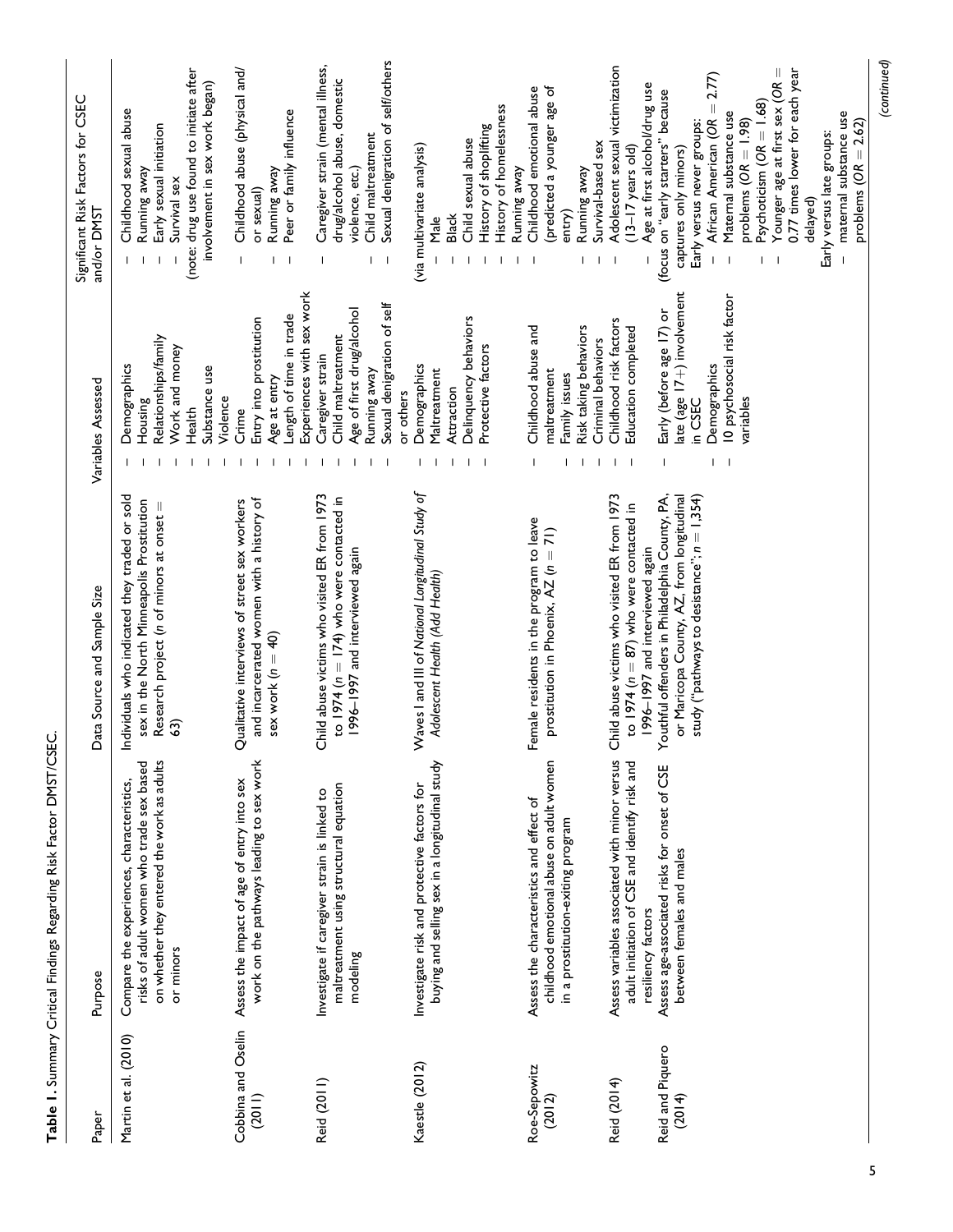| Table 1. (continued)      |                                                                                                                                                                            |                                                                                                                                                                                       |                                                                                                                                                                                |                                                                                                                                                                                                                                                                                                                                                                                                             |
|---------------------------|----------------------------------------------------------------------------------------------------------------------------------------------------------------------------|---------------------------------------------------------------------------------------------------------------------------------------------------------------------------------------|--------------------------------------------------------------------------------------------------------------------------------------------------------------------------------|-------------------------------------------------------------------------------------------------------------------------------------------------------------------------------------------------------------------------------------------------------------------------------------------------------------------------------------------------------------------------------------------------------------|
| Paper                     | Purpose                                                                                                                                                                    | Data Source and Sample Size                                                                                                                                                           | Variables Assessed                                                                                                                                                             | Significant Risk Factors for CSEC<br>and/or DMST                                                                                                                                                                                                                                                                                                                                                            |
| Cole and Sprang<br>(2015) | experience of professionals in working with<br>metropolitan and nonmetropolitan<br>Examine awareness, knowledge, and<br>minor victims of sex trafficking in<br>communities | Personnel in agencies that provide services to<br>at-risk youth or crime victims found via<br>purposive sample and online searches<br>$(n = 323)$                                     | on vulnerabilities of victims<br>Awareness of CSEC/DMST<br>victims of DMST and info<br>Experience working with<br>Community type<br>as a problem                               | Mental health or feelings about<br>History of abuse or neglect<br>Compromised parenting or<br>Substance use/misuse (by<br>Developmental issues<br>unstable home/family<br>parents or victim)<br>Material need<br>Tes                                                                                                                                                                                        |
| Chohaney (2016)           | Quantitative analysis of risk factors specific to<br>Ohio sex trafficking victims                                                                                          | Survey of urban, street-based sex workers<br>$(n = 328)$                                                                                                                              | Transportation routes<br>taken by traffickers<br>Runaway episodes<br>Sex work history<br>Demographics<br>Peer influence<br>Abuse history                                       | Conflict with parents before sex<br>Difficulty in school before sex<br>before sex work involvement<br>Friends involved in sex trade<br>Engaged in survival sex while<br>Placed in juvenile detention<br>work involvement<br>work involvement<br>running away                                                                                                                                                |
| Fedina et al. (2016)      | Investigate associations between multiple risk<br>factors and DMST in the United States                                                                                    | in commercial sex in the past 6 months ( $n =$<br>English speakers over age 16 who engaged<br>328)                                                                                    | stressors, school dropout,<br>Potential risk factors (e.g.,<br>identified as LGBTQ, etc.)<br>running away, economic<br>commercial sex work<br>Age when started<br>Demographics | abuse $\rightarrow$ running away (often) $\rightarrow$<br>(bought or sold others into sex)<br>increased vulnerability for DMST<br>Racial and ethnic minorities at<br>heightened risk compared to<br>Family members in sex work<br>Noted pathway: childhood sexual<br>Childhood emotional abuse<br>White, non-Hispanic youth<br>Friends who bought sex<br>Childhood sexual abuse<br>Runaway history<br>Raped |
| Havlicek et al. (2016)    | Compare characteristics of investigated cases<br>of human trafficking versus cases of<br>maltreatment                                                                      | involving victims under age 21; use of Illinois<br>Human trafficking ( $n = 563$ ) and maltreatment<br>administrative databases to locate cases<br>cases between years 2012 and 2015, | Out-of-home care history<br>Maltreatment history<br>Trafficking details<br>Demographics                                                                                        | Maltreatment history and past<br>contact with child protection<br>authorities                                                                                                                                                                                                                                                                                                                               |
|                           |                                                                                                                                                                            |                                                                                                                                                                                       |                                                                                                                                                                                | (continued)                                                                                                                                                                                                                                                                                                                                                                                                 |

6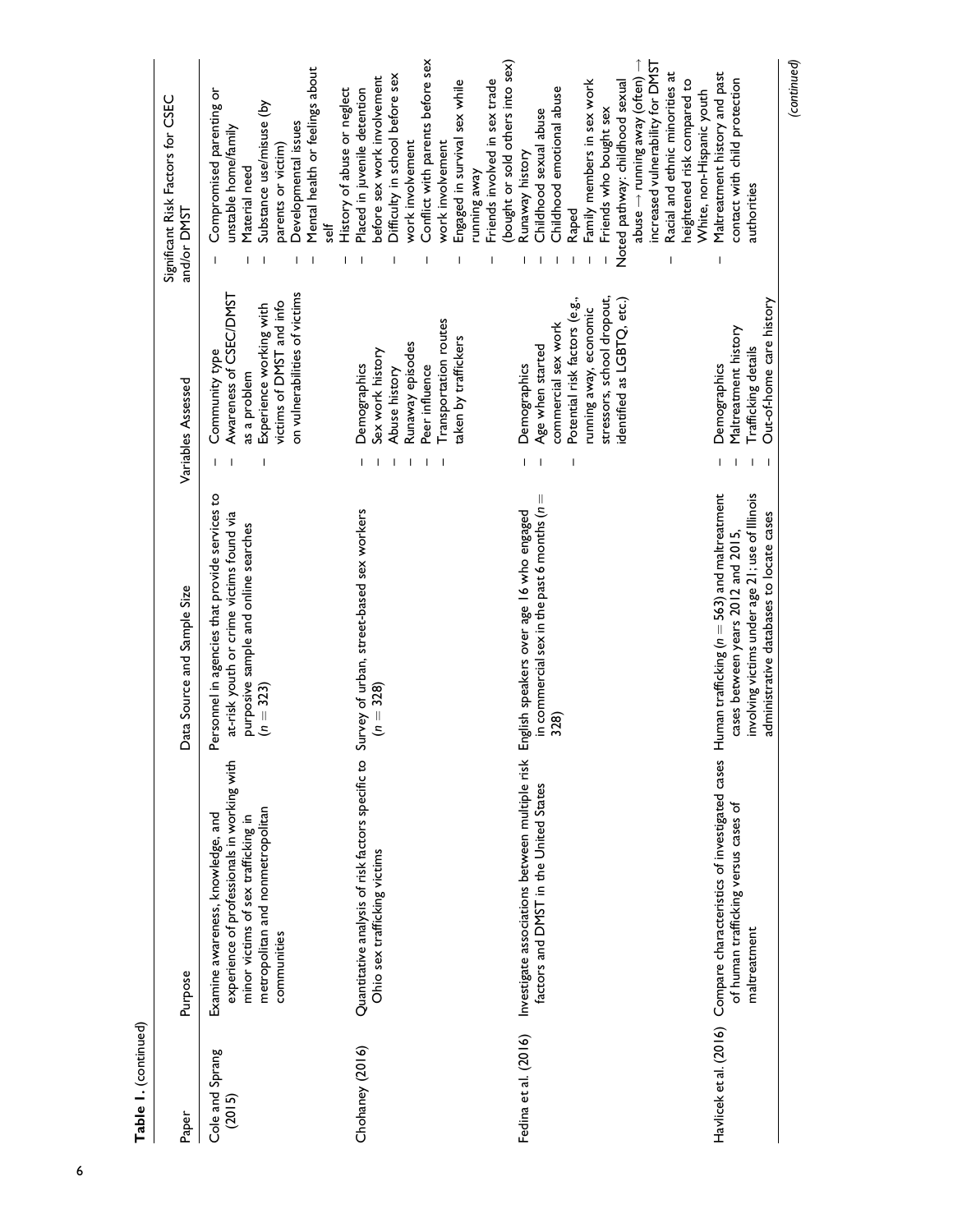| Table 1. (continued)       |                                                                                                                                     |                                                                                                                                                                                                                                         |                                                                                                                            |                                                                                                                                                                                                                                                                                                                                                                                                                                                                                                                                  |
|----------------------------|-------------------------------------------------------------------------------------------------------------------------------------|-----------------------------------------------------------------------------------------------------------------------------------------------------------------------------------------------------------------------------------------|----------------------------------------------------------------------------------------------------------------------------|----------------------------------------------------------------------------------------------------------------------------------------------------------------------------------------------------------------------------------------------------------------------------------------------------------------------------------------------------------------------------------------------------------------------------------------------------------------------------------------------------------------------------------|
| Paper                      | Purpose                                                                                                                             | Data Source and Sample Size                                                                                                                                                                                                             | Variables Assessed                                                                                                         | Significant Risk Factors for CSEC<br>and/or DMST                                                                                                                                                                                                                                                                                                                                                                                                                                                                                 |
| Reid and Piquero<br>(2016) | Use multigroup structural equation modeling<br>to explore commonalities and distinctions<br>in vulnerability to CSE across gender   | study ("pathways to desistance"; $n = 1,354$ )<br>Maricopa County, AZ, from longitudinal<br>Youthful offenders (ages 14-18 at time of<br>offense) in Philadelphia County, PA, or                                                        | Endangering behaviors<br>Negative psychosocial<br>CSE/prostitution<br>Youth nurturing<br>Caregiver strain<br>emotion       | use (girls); age at first sex (boys)<br>Noted pathway <sup>2</sup> : Caregiver strain $\rightarrow$<br>Psychosocial problems: hostility<br>Endangering behaviors: running<br>(arrests, relationship problems<br>USE<br>between caregivers, substance<br>away; age of first alcohol/drug<br>poor nurturing environment<br>Poor nurturing environment<br>and interpersonal sensitivity<br>endangering behaviors and<br>psychosocial problems -<br>Increased caregiver strain<br>use; boys and girls)<br>(boys and girls)<br>(boys) |
|                            | Landers et al. (2017) Provide a demographic and clinical profile of<br>youth who experienced CSE in Miami, FL,<br>metropolitan area | CSE youth admitted to CHANCE treatment<br>dependency system, living/lived in Miami-<br>Dade county, presenting serious mental/<br>program (ages 9-18, in child welfare<br>behavioral problems that require<br>therapeutic intervention) | and strengths-CSE<br>assessment tool                                                                                       | At least one experience of sexual<br>Witnessed repeated episodes of<br>Out-of-home placement history<br>Female (94.3%), Black (59.3%),<br>Witnessed significant criminal<br>neglect, and emotional abuse<br>High rates of physical abuse,<br>Child and adolescent needs Baseline characteristics (no statistical<br>Non-Hispanic (61.6%)<br>family violence (24%)<br>activity (26.3%)<br>abuse (87%)<br>(67.8%)<br>analysis):                                                                                                    |
|                            | O'Brien et al. (2017) Investigate associations between variables for<br>youth in welfare who indicated they've<br>been paid for sex | Adolescent Well-Being (compared to youth<br>for sex in the last 6 months in Wave 1 or 2<br>who did not indicate CSE involvement; $n =$<br>All youth ( $n = 38$ ) who reported being paid<br>of the National Survey of Child and<br>776) | Two child permanency<br>Seven DMST-related<br>Five child well-being<br>Demographics<br>variables<br>variables<br>variables | Equal involvement of males and<br>Demonstration of externalizing<br>Clinical substance abuse<br>Runaway history<br>behaviors <sup>b</sup><br>females                                                                                                                                                                                                                                                                                                                                                                             |
| Reid et al. (2017)         | Explore connection between DMST and<br>childhood adversity                                                                          | Florida who had human trafficking report<br>Juvenile justice-involved children/youth in<br>via child abuse hotline ( $n = 913$ )                                                                                                        | ACE score (0-10)                                                                                                           | Emotional neglect<br>Emotional abuse<br>Physical neglect<br>Family violence<br>Physical abuse<br>Sexual abuse                                                                                                                                                                                                                                                                                                                                                                                                                    |
|                            |                                                                                                                                     |                                                                                                                                                                                                                                         |                                                                                                                            |                                                                                                                                                                                                                                                                                                                                                                                                                                                                                                                                  |

Note. ACE = Adverse Childhood Experiences; CSEC = commercial sexual exploitation of children; DMST = domestic minor sex trafficking; ER = emergency room.<br>ªNot equivalent effect across genders. <sup>b</sup>include physically and/or aNot equivalent effect across genders. bInclude physically and/or emotionally aggressive behaviors, sexually aggressive behaviors, truancy, runaway behavior, drug use, and vandalism. Note. ACE = Adverse Childhood Experiences; CSEC = commercial sexual exploitation of children; DMST = domestic minor sex trafficking; ER = emergency room.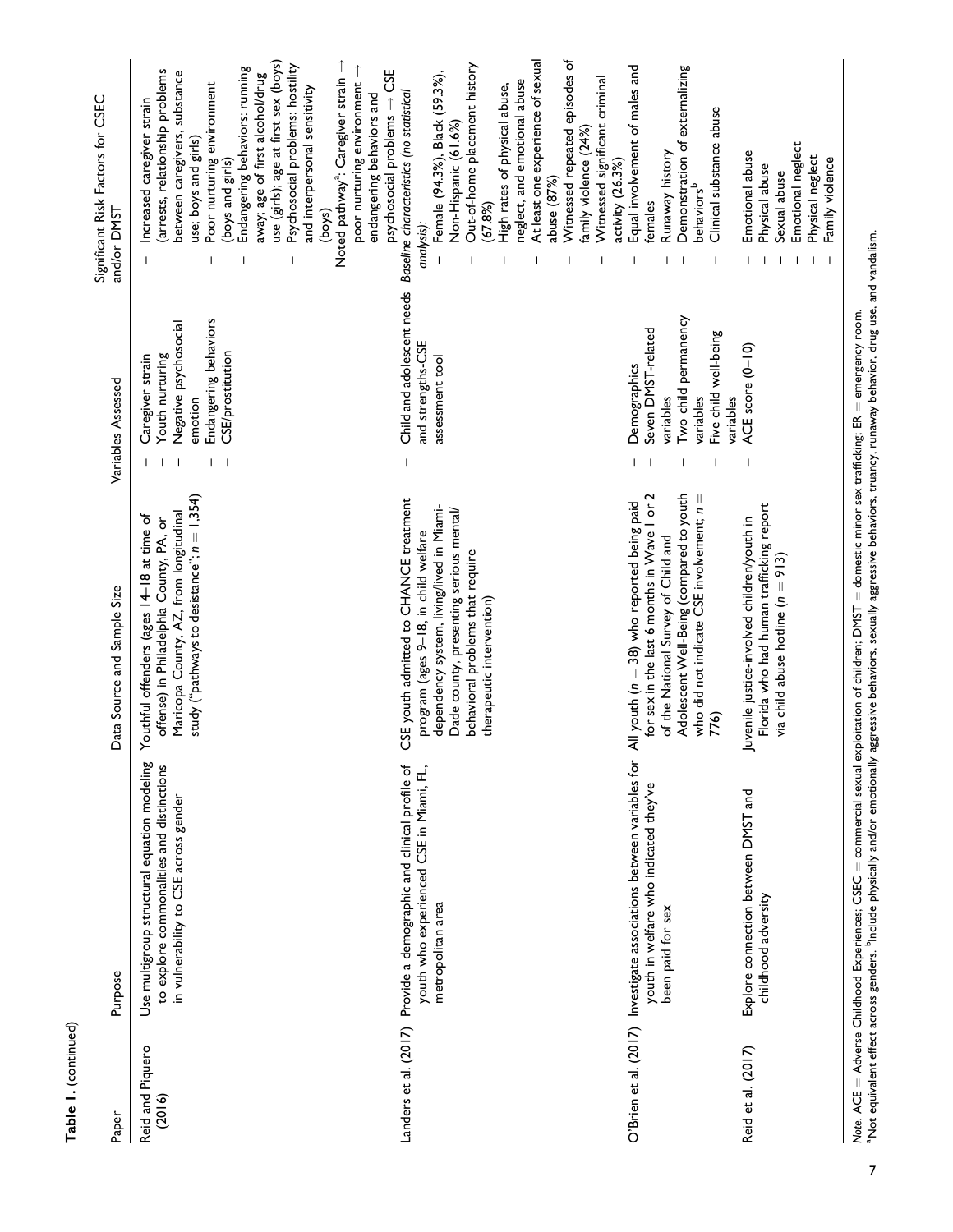experienced as a child seems to play a major role in the vulnerability of minors to exploitation later in life, even when controlling for other risk factors in multivariate models. (Kaestle, 2012; Martin, Hearst, & Widome, 2010; Reid & Piquero, 2014). Others noted their desire to sell sex as minors in order to regain some element of control over their bodies and sexuality, regardless of any actual control they had while selling sex due to their involvement with a pimp or third-party exploiter (Cobbina & Oselin, 2011). A history of maltreatment in childhood, including neglect, is also common among CSEC/DMST victims (Havlicek et al., 2016; Landers et al., 2017). Like child sexual abuse, maltreatment also seems to be connected with other risks, such as running away and age at first drug/alcohol use (Reid, 2011). Childhood emotional abuse seems to increase vulnerability by reducing an individual's coping skills, without which youth are unable to escape their high-risk relationships with their exploiter(s), leading to increased dependence on their exploiter(s) for shelter and basic needs (Roe-Sepowitz, 2012). One study used a measure of a "poor nurturing environment" to capture behavior of neglect and maltreatment with authors noting that the decay of support for a child (including neglect of, lack of monitoring of, and failure to emotionally engage with the child) creates a poor nurturing environment and increases vulnerability to CSEC/ DMST (Reid & Piquero, 2016). Taken together, histories of trauma in childhood in the form of some type or combination of abuse, maltreatment, or neglect heighten the vulnerabilities of children and youth to exploitation and often cause individuals to fail to recognize their experience as exploitative (Landers et al., 2017).

# Compromised Parenting or Caregiver Strain

Multiple studies also found a connection between compromised parenting and/or an unstable home life and experience with CSEC/DMST (Cole & Sprang, 2015; Reid, 2011; Reid & Piquero, 2014, 2016). Compromised parenting was captured via multiple measures, including substance use by mothers or either parent (Cole & Sprang, 2015). Other measures included caregiver strain and its correlation to child maltreatment (Reid, 2011). Caregiver strain encompassed substance use (alcohol, drug), emotional and mental health problems (e.g., depression, anxiety, poor anger management), arrests, relationship problems between caregivers, and family violence (discussed further below; Reid, 2011; Reid & Piquero, 2016). Maternal substance use, specifically, was found to increase the likelihood of CSEC/DMST victimization (Reid & Piquero, 2014).

## Witnessed Family Violence or Criminal Activity

In addition to negative experiences suffered by the minors personally while growing up, the occurrence of dangerous, violent, or illegal activities in their environment, particularly their home, increases their risk of future victimization in CSEC/DMST. A common feature among victimized minors is a preexploitation history of witnessing family violence or significant criminal activity, though most studies did not investigate further regarding the nature, duration, or severity of what these illegal activities entailed (Landers et al., 2017; Reid et al., 2017).

## Poverty or Material Need

Economic vulnerability or material need is associated with CSEC/DMST vulnerability (Cole & Sprang, 2015). Recognized as a risk factor that may lead an individual into CSEC/DMST, and subsequently prevent them from leaving the exploitation, poverty was noted as a vulnerability for minors in rural, micropolitan, and metropolitan areas (Cole & Sprang, 2015).

#### Conflicts With Parents

Experiencing conflict with parents prior to engagement in CSEC/DMST is also a risk factor that may be connected to other known factors (Chohaney, 2016). Conflict with parents may arise out of a poor nurturing environment, caregiver strain, compromised parenting, or other negative atmospheres and may lead to a minor placing themselves in situations which elevate their risk of exploitation, such as running away or engaging in survival sex (discussed below).

#### Difficulty in School

One study noted that difficulty in school, which may result from a variety of other risk factors discussed here, including child abuse, compromised parenting, or conflicts with parents, increases odds of an individual being forced into CSEC/DMST (Chohaney, 2016).

#### Running Away or Being Thrown Away

A commonly cited risk factor is that youth who run away from home/their guardianship or who are thrown away (asked or forced to leave home by their caregivers with no alternate care or shelter arranged) are likely to fall into CSEC/DMST exploitation (Cobbina & Oselin, 2011; Fedina et al., 2016; Kaestle, 2012; Martin et al., 2010; O'Brien et al., 2017; Reid & Piquero, 2016; Roe-Sepowitz, 2012). Running away seems to strongly correlate with the age at which minors enter CSEC/DMST; runaways often becoming involved in the sex trade in early adolescence (Roe-Sepowitz, 2012). Minors from abusive homes or involved in foster care, which often results from some type of abusive childhood, may be prone to running away from their home to escape abuse or from their placement and subsequently falling into exploitation at the hands of some thirdparty exploiter(s) (O'Brien et al., 2017; Roe-Sepowitz, 2012). However, diversity among youth experiences demonstrates that runaway/throwaway youth are not pushed into CSEC/DMST exclusively when they are out of their home, as a simple history of running away can lead into CSEC/DMST (Fedina et al., 2016; Kaestle, 2012). It is worth noting that running away could push youth into engagement in survival sex, the latter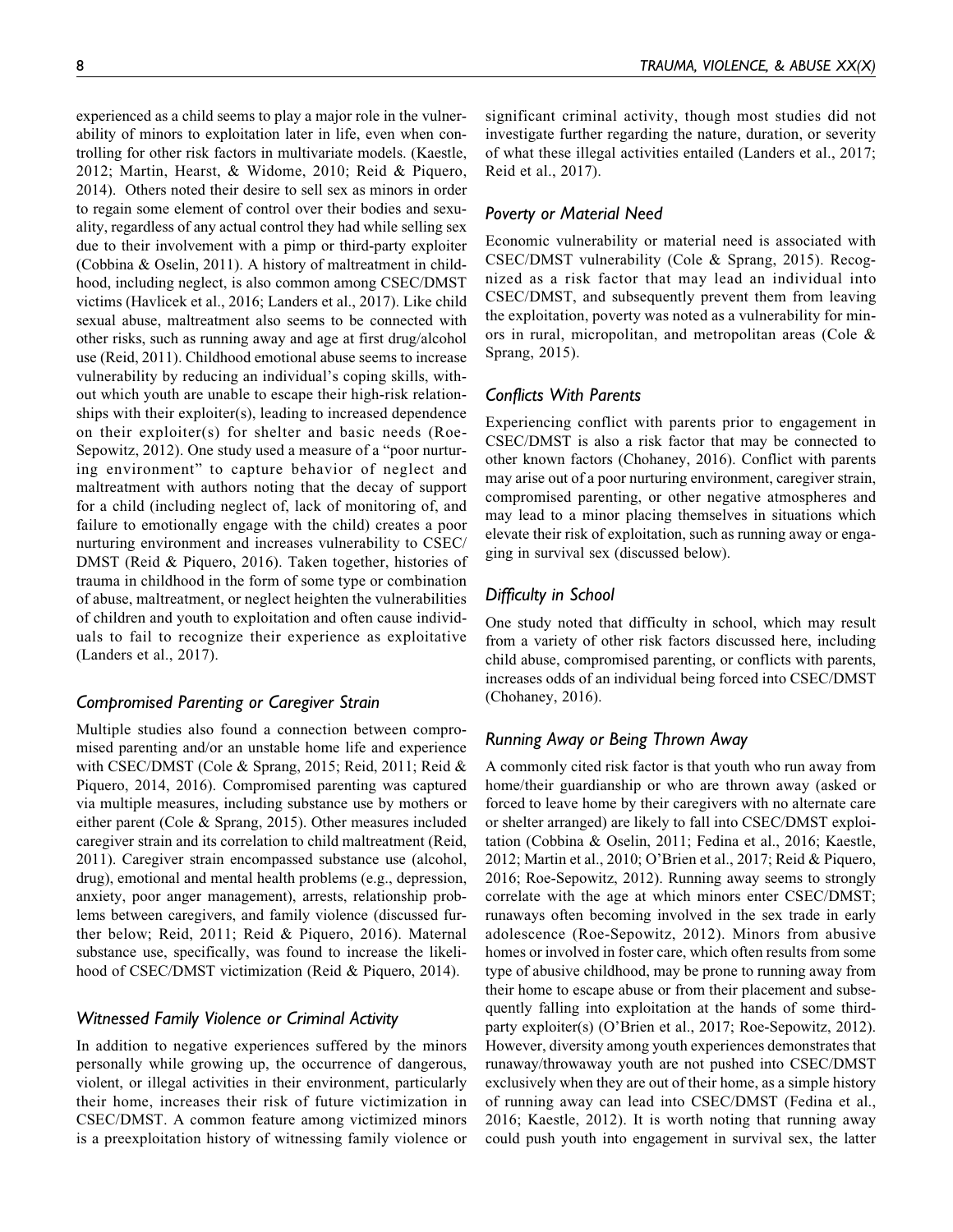being another known risk factor for CSEC/DMST (Fedina et al., 2016).

#### Survival Sex

Discussion of survival sex (otherwise known as "survivalbased sex") as a risk factor for CSEC/DMST is complicated by the murky nature of the distinction between survival sex for minors and CSEC/DMST. Since any involvement in the sex trade below age 18 is considered a form of CSEC/DMST, it is difficult to consider survival sex, which is defined as selling or exchanging sex for money, food, drugs, and/or shelter, as vulnerability leading to exploitation rather than exploitation of powerless and young individuals in the absence of a thirdparty exploiter (Fedina et al., 2016). However, it is worth noting that multiple studies found a connection between survival sex and later being forced into exploitation in CSEC/DMST by third-party exploiters (e.g., pimps; Chohaney, 2016; Martin et al., 2010; Roe-Sepowitz, 2012). Survival sex may lead minors into high-risk situations and cause them to interact with individuals who can then manipulate their economic (and often emotional) vulnerabilities to force them into exploitation (Roe-Sepowitz, 2012). Homelessness—occasionally captured within the survival sex variable, especially among runway/throwaway youth—also leads to CSEC/ DMST vulnerability (Kaestle, 2012).

## Negative Mental Health or View of Self/Psychoticism

Several studies found an association between some negative mental health state and later victimization in CSEC/DMST (Cole & Sprang, 2015; Reid & Piquero, 2014, 2016). These included vulnerabilities exacerbated by an individual's mental health or feelings about self and developmental issues, as reported by service providers (Cole & Sprang, 2015). Others in this category were psychoticism and psychosocial problems of hostility and interpersonal sensitivity, the latter of which was found to be a risk factor for boys only (Reid  $\&$ Piquero, 2014, 2016).

#### Child Protection Involvement

Some sort of contact with or involvement in the child protection system seems correlated with subsequent victimization in CSEC/DMST (Havlicek et al., 2016; Landers et al., 2017). A history of out-of-home placement—such as foster care placement or kinship care—was common among victims in one study, indicating that not only did the child protection system investigate abuse and maltreatment in the home but found sufficient evidence to remove the child from the home and place them in alternative care (Landers et al., 2017).

## Juvenile Detention Involvement or Delinquency

Similar to involvement with the child protection system, a common risk factor for victims is prior involvement in the juvenile detention system, indicating some history of delinquency prior to CSEC/DMST (Chohaney, 2016). Other studies detected delinquency as a risk factor, including a history of shoplifting and externalizing behaviors (including vandalism), though additional measures were not included to detect whether this led to involvement with the juvenile detention system (Kaestle, 2012; O'Brien et al., 2017).

## Peer or Family Influence

Researchers have noted the effect of socialization leading to CSEC/DMST, which is also tied to low-resource communities in which sex work was common and often engaged in by friends or family (Cobbina & Oselin, 2011). Involvement of peers who engage in sex work, including survival sex, or purchase sex or sell others into sex as exploiters influences the entry of minors into commercial sex work (Chohaney, 2016; Fedina et al., 2016). The involvement of family may normalize the industry and cause youth to view it as the "family business" rather than recognizing the transactions as exploitative when involving minors or any form of coercion (Fedina et al., 2016).

#### Early Sexual Initiation or Sexual Denigration

The age of sexual initiation is tied to future involvement in CSEC/DMST, as earlier initiation increases an individual's vulnerability to exploitation (Martin et al., 2010; Reid, 2011; Reid & Piquero, 2014, 2016). Earlier initiation in sexual activities by minors seems to push them into exploitative sexual activities (Martin et al., 2010). One study reported an odds ratio for sex work involvement of 0.77 for each year initiation of sex was delayed among minors (Reid & Piquero, 2014). Another model reported the risk factor for age at first sex for CSEC as only significant for boys (Reid & Piquero, 2016). A measure of sexual denigration of themselves or others was shown as a vulnerability tied to child sexual abuse that potentially leads to further victimization via CSEC/DMST (Reid, 2011).

# Early Age of First Alcohol/Drugs

The potential of drug or alcohol use leading to vulnerabilities for CSEC/DSMT is a complicated and debated point in the literature (Clayton et al., 2013). While many victims of CSEC/DMST are known to have substance abuse problems, it has often been unclear if this abuse created dependencies and vulnerabilities that led to CSEC/DMST or if the use of substances was employed after CSEC/DMST entry by either an exploiter to exercise greater control over the victim or the exploited minors as a means of coping with sex work involvement (Clayton et al., 2013). Several studies in this review report substance abuse/misuse (Cole & Sprang, 2015), clinical substance abuse (O'Brien et al., 2017), and age at first alcohol or drug use (Reid, 2014; Reid & Piquero, 2016) as risk factors for minors that later lead to exploitation. (Of note, Reid and Piquero [2016] found this only to apply to exploited boys, not girls.) However, other studies found minors' use of substance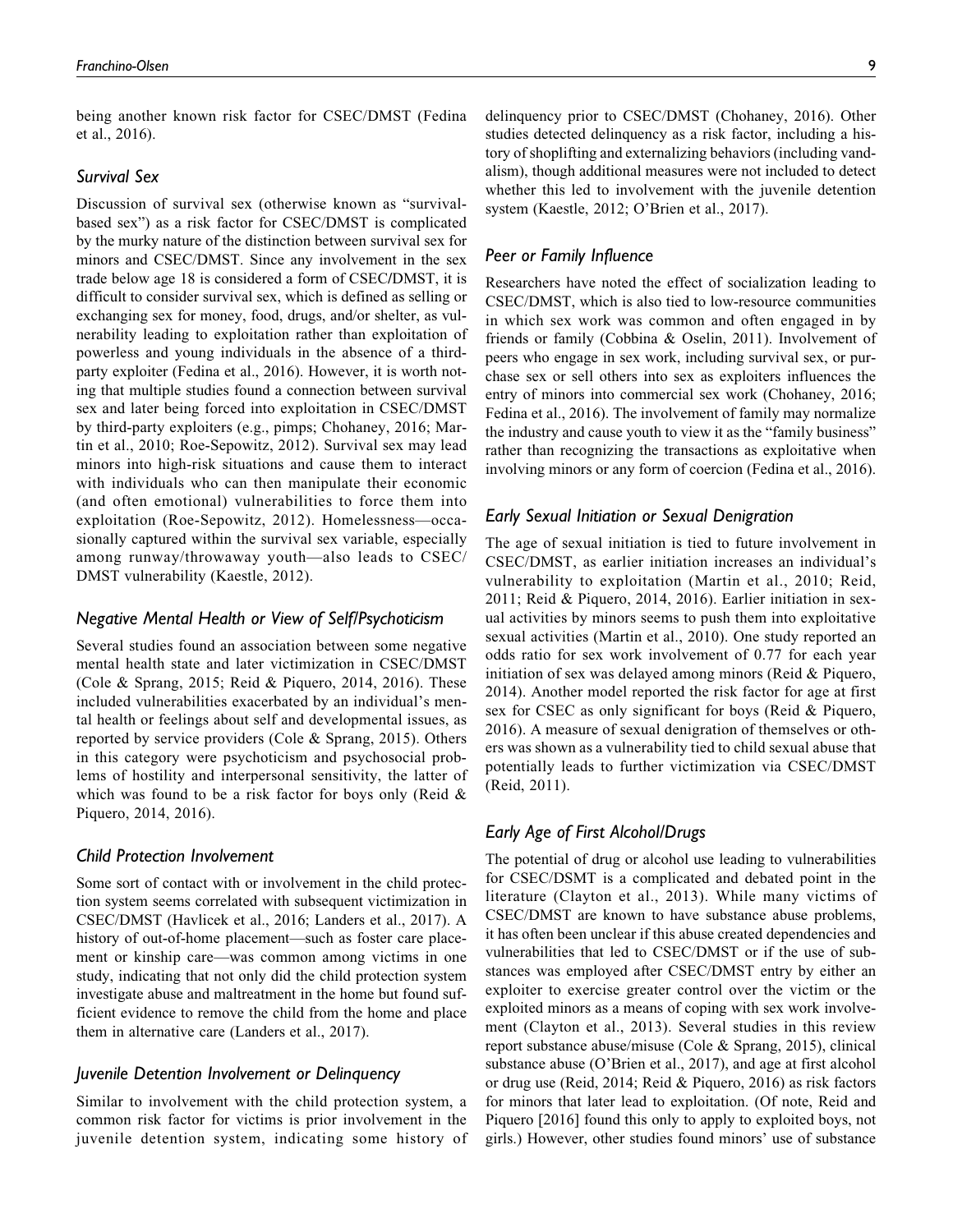|                                                                    |  | References |  |  |  |   |  |   |   |                 |  |    |                                                                                                                                                                      |   |    |
|--------------------------------------------------------------------|--|------------|--|--|--|---|--|---|---|-----------------|--|----|----------------------------------------------------------------------------------------------------------------------------------------------------------------------|---|----|
| <b>Risk Factors</b>                                                |  | 2          |  |  |  | 6 |  | 8 | 9 | $\overline{10}$ |  | 12 | 13                                                                                                                                                                   | 4 | 15 |
| Demographics                                                       |  |            |  |  |  |   |  |   |   |                 |  |    |                                                                                                                                                                      |   |    |
| Child abuse and maltreatment <sup>a</sup>                          |  |            |  |  |  |   |  |   |   |                 |  |    | $\sqrt{s}$ $\sqrt{p}$ , $s \sqrt{m}$ $\sqrt{s}$ $\sqrt{e}$ $\sqrt{g}$ , $n \sqrt{s}$ , $e \sqrt{m}$ $\sqrt{p}$ , $s$ , $n$ , $e \sqrt{p}$ , $s$ , $n$ , $e \sqrt{g}$ |   |    |
| Compromised parenting and caregiver strain                         |  |            |  |  |  |   |  |   |   |                 |  |    |                                                                                                                                                                      |   |    |
| Witnessed family violence or criminal activity                     |  |            |  |  |  |   |  |   |   |                 |  |    |                                                                                                                                                                      |   |    |
| Poverty or material need                                           |  |            |  |  |  |   |  |   |   |                 |  |    |                                                                                                                                                                      |   |    |
| Difficulty in school                                               |  |            |  |  |  |   |  |   |   |                 |  |    |                                                                                                                                                                      |   |    |
| Conflict with parents                                              |  |            |  |  |  |   |  |   |   |                 |  |    |                                                                                                                                                                      |   |    |
| Running away or thrown away                                        |  |            |  |  |  |   |  |   |   |                 |  |    |                                                                                                                                                                      |   |    |
| Survival sex                                                       |  |            |  |  |  |   |  |   |   |                 |  |    |                                                                                                                                                                      |   |    |
| Negative mental health or negative view of self or<br>psychoticism |  |            |  |  |  |   |  |   |   |                 |  |    |                                                                                                                                                                      |   |    |
| Child protection involvement                                       |  |            |  |  |  |   |  |   |   |                 |  |    |                                                                                                                                                                      |   |    |
| Juvenile detention involvement or delinguency                      |  |            |  |  |  |   |  |   |   |                 |  |    |                                                                                                                                                                      |   |    |
| Peer or family influence                                           |  |            |  |  |  |   |  |   |   |                 |  |    |                                                                                                                                                                      |   |    |
| Earl sexual initiation                                             |  |            |  |  |  |   |  |   |   |                 |  |    |                                                                                                                                                                      |   |    |
| Early substance use/first alcohol or drug                          |  |            |  |  |  |   |  |   |   |                 |  |    |                                                                                                                                                                      |   |    |
| Prior rape or adolescent sexual victimization                      |  |            |  |  |  |   |  |   |   |                 |  |    |                                                                                                                                                                      |   |    |

Note. CSEC = commercial sexual exploitation of children; DMST = domestic minor sex trafficking.

 $n$ Types of child abuse and maltreatment, if specified: (p = physical; s = sexual; e = emotional; g = general/nonspecified abuse; m = maltreatment; n = neglect).

to being after or simultaneous to involvement in CSEC/DMST (Choi, 2015; Martin et al., 2010).

## Prior Rape Experience or Adolescent Sexual Victimization

Sexually exploited minors have often experienced prior rape or sexual victimization before involvement in CSEC/DMST (Fedina et al., 2016; Reid, 2014). This includes a selfreported history of rape prior to CSEC/DMST (Fedina et al., 2016) and adolescent sexual victimization, which included nonconsensual sexual contact between ages 13 and 17 with someone at least 5 years older (Reid, 2014). While this latter measure may have some assessment overlap with the child sexual abuse risk factor, it highlights the sexual victimization that CSEC/DMST minors potentially experience both within their home/family and outside of it.

## **Discussion**

In considering these reviewed risk factors and vulnerabilities, some seem particularly common among CSEC/DMST victims and perhaps cluster together well in themes or groups shown in Table 2 in a logical manner to explain the pathway that may lead an individual to exploitation. Of those, child abuse, neglect, and maltreatment seem to be major factors in the lives of victims. Child abuse (especially sexual abuse)—assessed as significant in numerous studies—could potentially effect an individual in numerous ways: damage a child's coping skills and mental health, harm their relationship with their caregivers, negatively affect their home life, and/or motivate dysfunctional, criminal, or harm-seeking behavior as adolescents. All these potential downstream effects make youth susceptible to CSEC/DMST. Similarly, running away from home (or being thrown away) creates instability and significant material need in the life of a minor. Efforts to meet those needs can lead them to engage in survival sex or to become dependent on thirdparty exploiters who lead them to and possibly trap them in underage sex work. Given that many children who run away also come from an abusive home, these major risk factors seem to be correlated and connected. Of course, not all youth who fall into CSEC/DMST will present with a history of childhood abuse or running away, but the patterns demonstrated by the reviewed studies highlight the significant vulnerability for exploitation that is opened in a minor's life when they experience either.

Internalized norms surrounding violence and sex work also seem key to later CSEC/DMST victimization, and several of the reviewed risk factors can be clustered within this category. Childhood physical abuse, witnessing family or domestic violence, and the influence of peers could all act to normalize violence in an individual's life. Consequently, victims may be more disempowered to leave or less shocked and less motivated to leave when suffering violence leading into or occurring throughout CSEC/DMST. (This violence can be inflicted by buyers or third-party exploiters.) These norms may couple with poor coping skills brought about by a negative home life during childhood to exacerbate the vulnerability of minors and make them easier to control or exploit in the course of CSEC/ DMST.

Certain limitations of this review must be considered. Gender was not included as a risk factor in this review, which may be a limitation of the review or of the body of research in general. While the stereotypical CSEC/DMST victim is a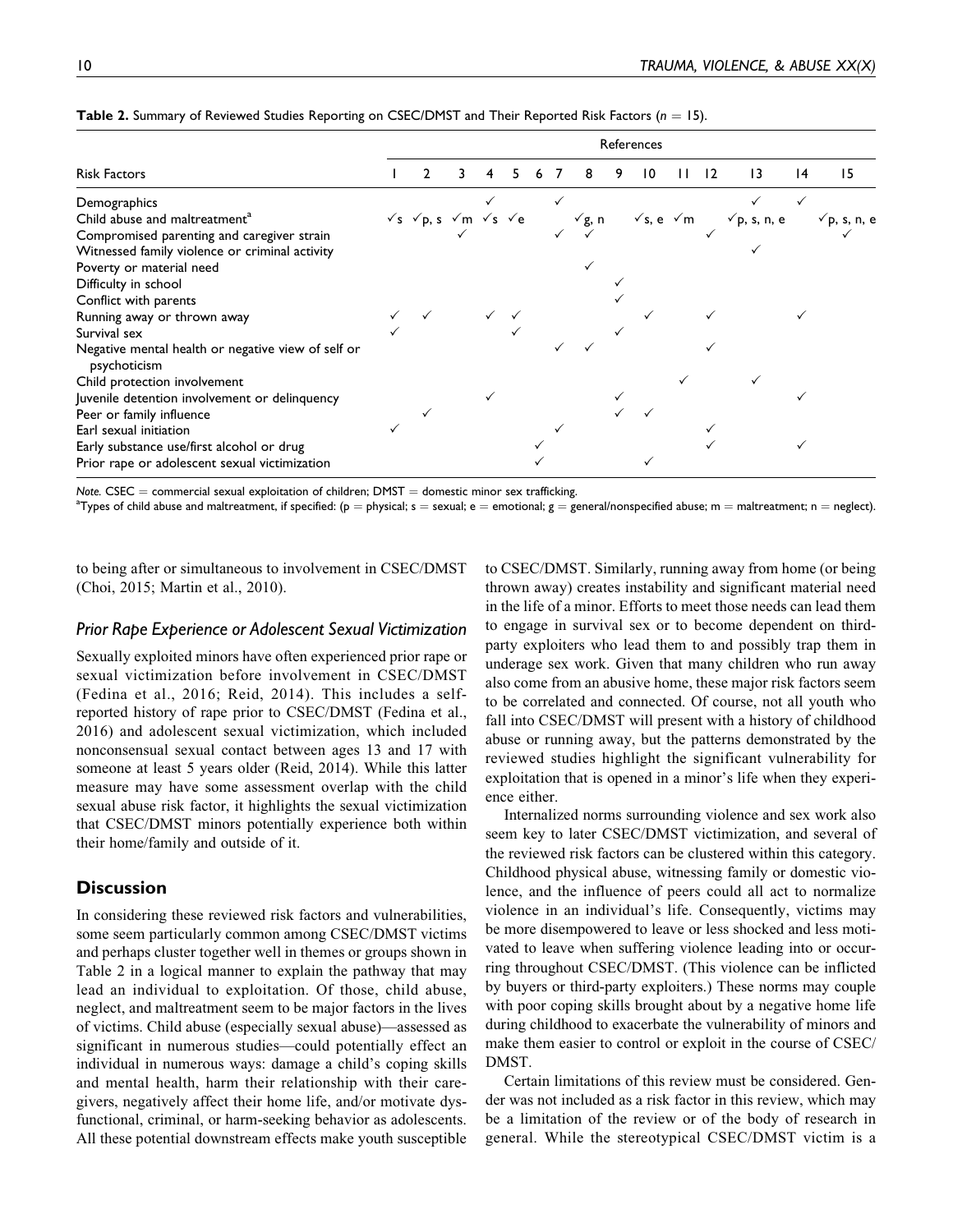Table 3. Implications for Practice, Policy, and Research.

| Practice | Aid in identifying minors who have a potentially<br>higher risk of experiencing CSEC/DMST<br>Allow for provision of services to youth who are<br>marginalized and potentially vulnerable<br>Improve targeting of prevention programs and<br>services to relevant populations                                                                                                                                            |
|----------|-------------------------------------------------------------------------------------------------------------------------------------------------------------------------------------------------------------------------------------------------------------------------------------------------------------------------------------------------------------------------------------------------------------------------|
| Policy   | Improve protections for marginalized and at-risk<br>groups of children and youth<br>Improve and target training for groups that interact<br>with CSEC/DMST individuals or those who may be<br>especially vulnerable (including teachers,<br>counselors, law enforcement, and health-care<br>workers), in which training will increase awareness,<br>teach how to handle disclosure, and provide<br>trauma-informed care |
| Research | Investigate opportunities to interact with vulnerable<br>minors and prevent potentially exploitation<br>Initiate more research and in-depth analysis of<br>aspects surrounding "nonstereotypical victims"                                                                                                                                                                                                               |

Note.  $CSEC = commercial sexual exploitation of children; DMST = domestic$ minor sex trafficking.

female, there are mixed results in the literature on the effect of gender as vulnerability. While some CSEC/DMST theories on power dynamics between victim and exploiters posit that female gender is a vulnerability, evidence is lacking (Choi, 2015; Reid, 2012). Some reports from service providers identify female gender as a vulnerability, though this may reflect bias in who is sufficiently visible to seek or access care (Landers et al., 2017). Certain models report male gender as increasing vulnerability (Kaestle, 2012), while other studies found equal involvement of males and females reporting involvement in CSEC/DMST (O'Brien et al., 2017). This ambiguity prevented any definitive statements about the risks tied to gender in this review. Future research and analysis efforts could enhance our understandings of vulnerabilities by clarifying this complexity and contradictory results.

Although discussed by some authors as a factor leading to other vulnerabilities such as being thrown away or engagement in survival sex (Fedina et al., 2016), LGBTQ $+$  identities were not focused on in the studies reviewed here. However, qualitative work and reports from case workers in the field have noted that  $LGBTQ$  individuals are at a heightened risk of  $CSEC/$ DMST exploitation, as their sexuality or identity creates additional vulnerability (Choi, 2015; Clayton et al., 2013; Fedina et al., 2016). Synthesis of the LGBTQ $+$  experience and relevant vulnerabilities would deepen our understanding of CSEC/ DMST involvement for these populations and allow for the creation of better prevention efforts tailored to their potentially unique needs. Such work would increase the applicability of these efforts to more diverse populations and better meet the needs of individuals who differ from a "stereotypical victim." Future research should focus on these vulnerabilities and the potentially unique dynamics affecting these populations and their experience with CSEC/DMST.

## Conclusion and Next Steps

Understanding the collection of risk factors that may increase the vulnerability of a minor for CSEC/DMST is key to creating effective, targeted, and sensitive prevention programs and policies, as summarized in Table 3. Implications of these findings for practice include improved and targeted provision of services and CSEC/DMST prevention programs to youth who are marginalized and potentially "high risk" in their vulnerability. This review also points to the need for advocacy and policy to improve the protections for at-risk groups of children and youth. Policy and prevention efforts should focus on awareness and training programs for populations that interact with CSEC/ DMST individuals or youth who may be particularly vulnerable. This includes teachers, counselors, law enforcement, and health-care workers, all of whom should know the factors that increase a minor's vulnerability, as well as knowing how to handle CSEC/DMST disclosures and provide trauma-informed care to victims.

The findings here highlight the complex needs of CSEC/ DMST victims beyond their trafficking experience. Policy and practice should comprehensively address not only the harm caused via trafficking but the trauma, abuse, and difficulties that made a youth vulnerable to trafficking in the first place, such as marginalization, childhood abuse, or mental health issues. The compounding disadvantages and abuse suffered by CSEC/DMST-involved youth make necessary a systematic, multifacetted commitment in policy, practice, and funding to provide them with the help they need for care and recovery. Ideally, such work would help youth avoid further exploitation, abuse, and/or violence in their future.

Finally, it should be noted that a key element on the path to such programs and policies is the integration of evidence-based vulnerabilities with frameworks and models grounded in theory. Such synthesis provides meaningful insight regarding interaction of risk factors. When placed in the appropriate framework or model, this organization would aid in the design of prevention work by identifying key time points, levels, or populations at which efforts can be aimed. Such work will ensure efforts are effective and better protect some of the most vulnerable members of society from horrific abuse and exploitation.

# Appendix A

Searches were conducted within the Web of Science electronic database using combinations of the following key words: sex\* traffick\*, minor\*, child\*. Searches were also carried out in the PubMed electronic database using similar terms: sex\* traffick\*, minor\*, youth\*, child\*, domestic\*, "commercially sexually exploited children", "domestic minor sex trafficking".

#### Declaration of Conflicting Interests

The author(s) declared no potential conflicts of interest with respect to the research, authorship, and/or publication of this article.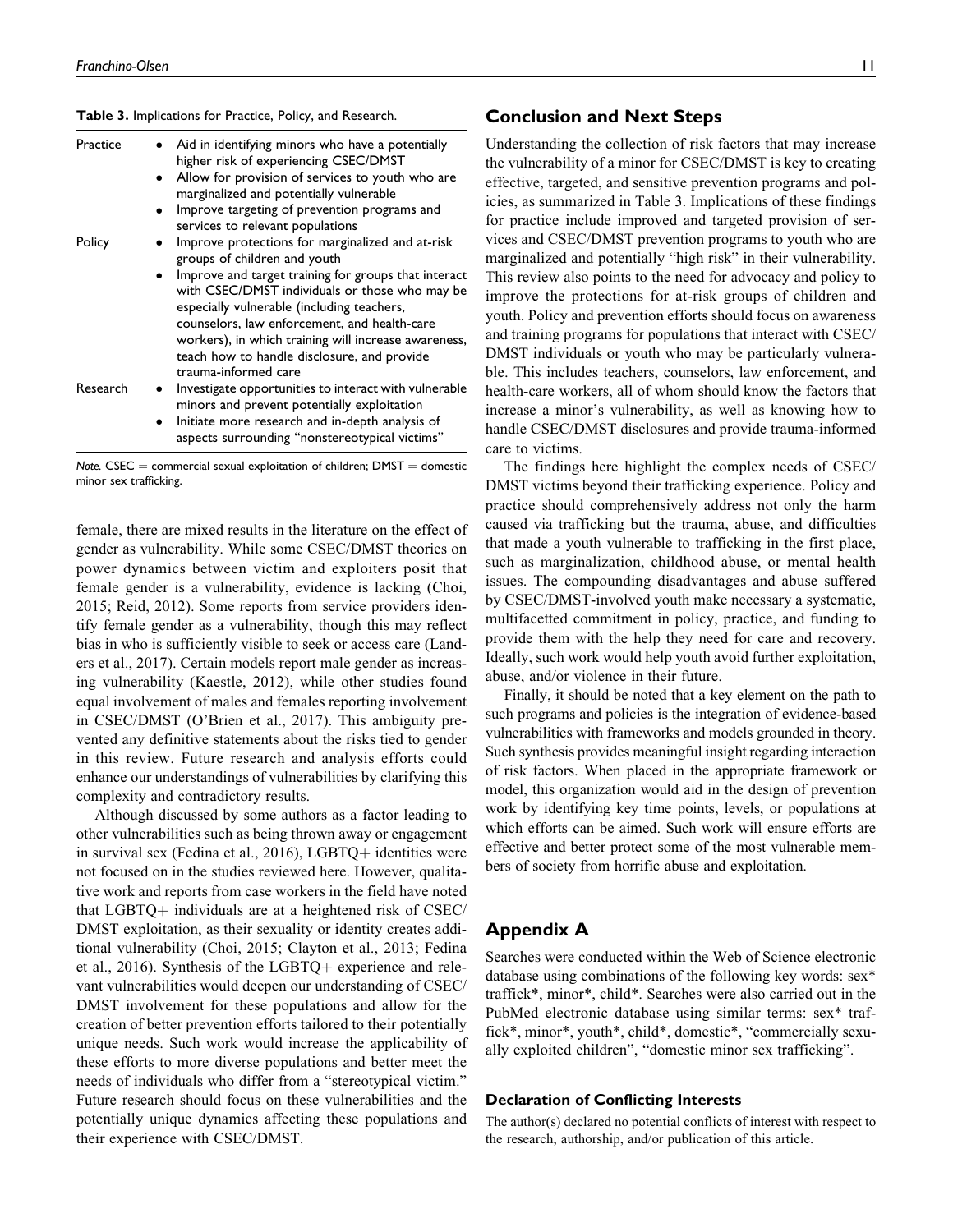#### Funding

The author(s) received no financial support for the research, authorship, and/or publication of this article.

#### References

- Chohaney, M. L. (2016). Minor and adult domestic sex trafficking risk factors in Ohio. Journal of the Society for Social Work and Research, 7, 117–141. doi:10.1086/685108
- Choi, K. R. (2015). Risk factors for domestic minor sex trafficking in the United States. Journal of Forensic Nursing, 11, 66–76. doi:10. 1097/JFN.0000000000000072
- Chung, P. J., Lee, T. C., Morrison, J. L., & Schuster, M. A. (2006). Preventative care for children in the United States: Quality and barriers. Public Health, 27, 491–515. doi:10.1146/annurev.publhealth.27.021405.102155
- Clawson, H. J., Dutch, N., Solomon, A., & Grace, L. G. (2009). Human trafficking into and within the United States: A review of the literature. U.S. Department of Health and Human Services. Retrieved from [https://aspe.hhs.gov/report/human-trafficking-and](https://aspe.hhs.gov/report/human-trafficking-and-within-united-states-review-literature)[within-united-states-review-literature](https://aspe.hhs.gov/report/human-trafficking-and-within-united-states-review-literature)
- Clayton, E. W., Krugman, R. D., & Simon, P. (2013). Confronting commercial sexual exploitation and sex trafficking of minors in the United States. doi:10.17226/18969
- Cobbina, J. E., & Oselin, S. S. (2011). It's not only for the money: An analysis of adolescent versus adult entry into street prostitution. Sociological Inquiry, 81, 310–332. doi:10.1111/j.1475-682X. 2011.00375.x
- Cole, J., & Sprang, G. (2015). Sex trafficking of minors in metropolitan, micropolitan, and rural communities. Child Abuse and Neglect, 40, 113–123. doi:10.1016/j.chiabu.2014.07.015
- Crimes Against Children Research Centre. (2008). How many juveniles are involved in prostitution in the U.S.? 03824, 7. Retrieved from [http://www.unh.edu/ccrc/prostitution/Juvenile\\_Prostitution\\_](http://www.unh.edu/ccrc/prostitution/Juvenile_Prostitution_factsheet.pdf) [factsheet.pdf](http://www.unh.edu/ccrc/prostitution/Juvenile_Prostitution_factsheet.pdf)
- Duger, A. (2015). Rights of children vulnerable to sex trafficking. Health and Human Rights, 17, 114–123.
- Edwards, L., & Mika, K. M. (2017). Advancing the efforts of the macro-level social work response against sex trafficking. International Social Work, 60, 695–706. doi:10.1177/00208728 15617992
- Farley, M. (Ed.). (2003). Prostitution, trafficking, and traumatic stress. Philadelphia, PA: Haworth Press.
- Fedina, L., Williamson, C., & Perdue, T. (2016). Risk factors for domestic child sex trafficking in the United States. Journal of Interpersonal Violence. doi:10.1177/0886260516662306
- Gerassi, L. (2015). From exploitation to industry-definitions, risks, and consequences of domestic sexual exploitation and sex work among women and girls.pdf. Journal of Human Behavior in the Social Environment, 25, 591–605. doi:10.1080/10911359.2014. 991055
- Greenbaum, V. J. (2014). Commercial sexual exploitation and sex trafficking of children in the United States. Current Problems in Pediatric and Adolescent Health Care, 44, 245–269. doi:10.1016/j. cppeds.2014.07.001
- Hardy, V. L., Compton, K. D., & McPhatter, V. S. (2013). Domestic minor sex trafficking. Affilia, 28, 8–18. doi:10.1177/ 0886109912475172
- Havlicek, J., Huston, S., Boughton, S., & Zhang, S. (2016). Human trafficking of children in Illinois: Prevalence and characteristics. Children and Youth Services Review, 69, 127–135. doi:10.1016/j. childyouth.2016.08.010
- Kaestle, C. E. (2012). Selling and buying sex: A longitudinal study of risk and protective factors in adolescence. Prevention Science, 13, 314–322. doi:10.1007/s11121-011-0268-8
- Konstantopoulos, W. M., Roy, A., Alpert, E. J., Cafferty, E., McGahan, A., Williams, T. P., ... Burke, T. F. (2013). An international comparative public health analysis of sex trafficking of women and girls in eight cities: Achieving a more effective health sector response. Journal of Urban Health, 90, 1194–1204. doi:10.1007/ s11524-013-9837-4
- Kotrla, K. (2010). Domestic minor sex trafficking in the United States. Social Work, 55, 181–187. doi:10.1093/sw/55.2.181
- Landers, M., McGrath, K., Johnson, M. H., Armstrong, M. I., & Dollard, N. (2017). Baseline characteristics of dependent youth who have been commercially sexually exploited: Findings from a specialized treatment program. Journal of Child Sexual Abuse, 26, 692–709. doi:10.1080/10538712.2017.1323814
- Martin, L., Hearst, M. O., & Widome, R. (2010). Meaningful differences: Comparison of adult women who first traded sex as a juvenile versus as an adult. Violence Against Women, 16, 1252–1269. doi:10.1177/1077801210386771
- Mcclain, N. M., & Garrity, S. E. (2011). Sex trafficking and the exploitation of adolescents. Journal of Obstetric, Gynecologic, and Neonatal Nursing, 40, 243–252. doi:10.1111/j.1552-6909.2011. 01221 x
- Meshkovska, B., Siegel, M., Stutterheim, S. E., & Bos, A. E. R. (2015). Female sex trafficking: Conceptual issues, current debates, and future directions. The Journal of Sex Research, 52, 380–395. doi:10.1080/00224499.2014.1002126
- Miller-Perrin, C., & Wurtele, S. K. (2017). Sex trafficking and the commercial sexual exploitation of children. Women & Therapy, 40, 123–151. doi:10.1080/02703149.2016.1210963
- Mitchell, K. J., Finkelhor, D., & Wolak, J. (2013, November). Sex trafficking cases involving minors. Crimes Against Children Research Center. Retrieved from [https://scholars.unh.edu/cgi/view](https://scholars.unh.edu/cgi/viewcontent.cgi?referer=https://www.google.com/&httpsredir=1&article=1038&context=ccrc) [content.cgi?referer](https://scholars.unh.edu/cgi/viewcontent.cgi?referer=https://www.google.com/&httpsredir=1&article=1038&context=ccrc)=[https://www.google.com/&httpsredir](https://scholars.unh.edu/cgi/viewcontent.cgi?referer=https://www.google.com/&httpsredir=1&article=1038&context=ccrc)= [1&article](https://scholars.unh.edu/cgi/viewcontent.cgi?referer=https://www.google.com/&httpsredir=1&article=1038&context=ccrc)=[1038&context](https://scholars.unh.edu/cgi/viewcontent.cgi?referer=https://www.google.com/&httpsredir=1&article=1038&context=ccrc)=[ccrc](https://scholars.unh.edu/cgi/viewcontent.cgi?referer=https://www.google.com/&httpsredir=1&article=1038&context=ccrc)
- O'Brien, J. E., White, K., & Rizo, C. F. (2017). Domestic minor sex trafficking among child welfare-involved youth: An exploratory study of correlates. Child Maltreatment, 22, 265–274. doi:10. 1177/1077559517709995
- Oram, S., Stockl, H., Busza, J., Howard, L. M., & Zimmerman, C. (2012). Prevalence and risk of violence and the physical, mental, and sexual health problems associated with human trafficking: Systematic review. PLoS Medicine, 9, 1–14. doi:10.1371/journal. pmed.1001224
- Rafferty, Y. (2013). Child trafficking and commercial sexual exploitation: A review of promising prevention policies and programs. American Journal of Orthopsychiatry, 83, 559–575. doi:10.1111/ ajop.12056